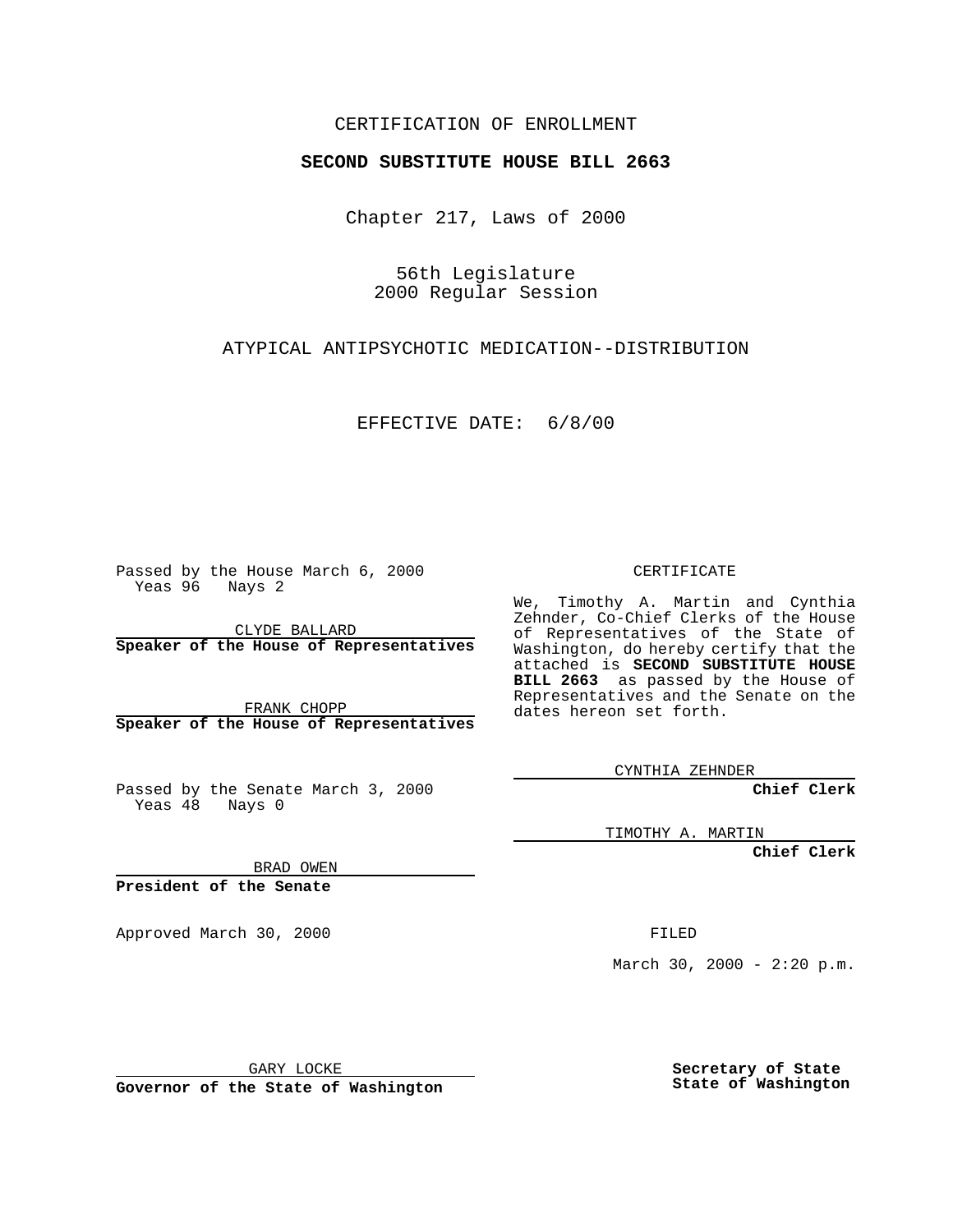## **SECOND SUBSTITUTE HOUSE BILL 2663** \_\_\_\_\_\_\_\_\_\_\_\_\_\_\_\_\_\_\_\_\_\_\_\_\_\_\_\_\_\_\_\_\_\_\_\_\_\_\_\_\_\_\_\_\_\_\_

\_\_\_\_\_\_\_\_\_\_\_\_\_\_\_\_\_\_\_\_\_\_\_\_\_\_\_\_\_\_\_\_\_\_\_\_\_\_\_\_\_\_\_\_\_\_\_

Passed Legislature - 2000 Regular Session

AS AMENDED BY THE SENATE

## **State of Washington 56th Legislature 2000 Regular Session**

**By** House Committee on Appropriations (originally sponsored by Representatives Alexander, Schual-Berke, Parlette, Cody, Reardon, Ericksen, Morris, Tokuda, Benson, Doumit, Pflug, Kessler, Ruderman, Rockefeller, Edmonds, Santos, O'Brien, Hurst and Esser)

Read first time 02/07/2000. Referred to Committee on .

1 AN ACT Relating to the distribution of atypical antipsychotic 2 medications to underserved populations; creating new sections; and 3 providing an expiration date.

4 BE IT ENACTED BY THE LEGISLATURE OF THE STATE OF WASHINGTON:

 NEW SECTION. **Sec. 1.** The legislature finds that schizophrenia is a devastating and costly disease. Atypical antipsychotic medications have been developed for treatment of schizophrenia and other similar psychiatric and neurological conditions, which have been effective at treating these conditions with less severe side effects than the side effects that accompany typical antipsychotics. Atypical antipsychotic medications are commonly prescribed and are within the standard of care. In order to protect the public health, safety, and welfare, and reduce the economic and societal costs associated with untreated schizophrenia and other similar psychiatric and neurological conditions, the legislature intends to promote access to atypical antipsychotic medications by those unable to access them and who present a risk of harm to themselves and to the community.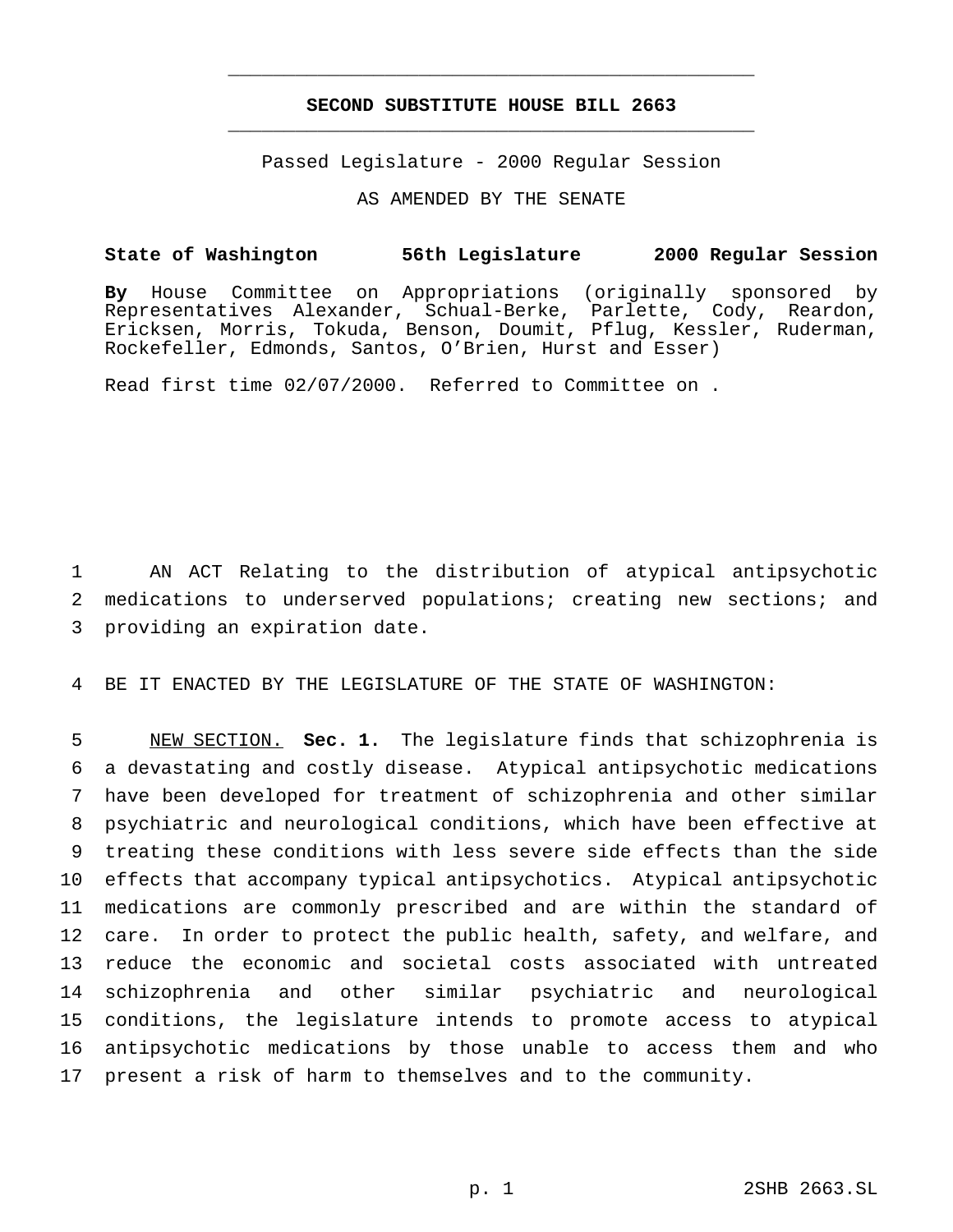NEW SECTION. **Sec. 2.** (1) To the extent funds are appropriated, the department of social and health services shall request proposals that promote access to atypical antipsychotic medications to persons who meet the following criteria:

 (a) The person has schizophrenia or other psychiatric or neurological condition that is treated with atypical antipsychotic medication;

 (b) The person's income is less than two hundred percent of the federal poverty level; and

 (c) The person is not covered by insurance or other benefit that pays for atypical antipsychotic medications. The person may have a copayment requirement under available coverage, which is cost prohibitive for the person given his or her income level, which would not disqualify the person under the requirement of this section.

 (2) Contracts shall be awarded to contractors whose proposal meets the following criteria:

 (a) Has a distribution mechanism that achieves cost savings in 18 service delivery and medication costs;

 (b) Targets children and adults who are transitioning out of state or local correctional or detention facilities or who have recently received mental health services under chapter 71.05 or 71.34 RCW;

 (c) Is based on a clear statement of intended outcomes which are 23 objective and identified in the proposal;

 (d) Is designed to provide temporary access to these atypical antipsychotic medications until the person has obtained coverage or achieved financial capacity to retain them;

 (e) Proposes to dispense the atypical antipsychotic medications as a part of a comprehensive program designed to achieve an improved mental status and stable living situation; and

 (f) Maximizes cost savings of the atypical antipsychotic medications.

 (3)(a) "Atypical antipsychotic medications" means drugs with a pharmacological classification of dibenzodiazepines, benzisoxazoles, thienobenzodiazepines, and dibenzothiazepines, and such other drugs as are defined in rule by the department which have the same or very similar utility in treating schizophrenia or other similar psychiatric and neurological conditions.

(b) "Access to atypical antipsychotic medications" includes: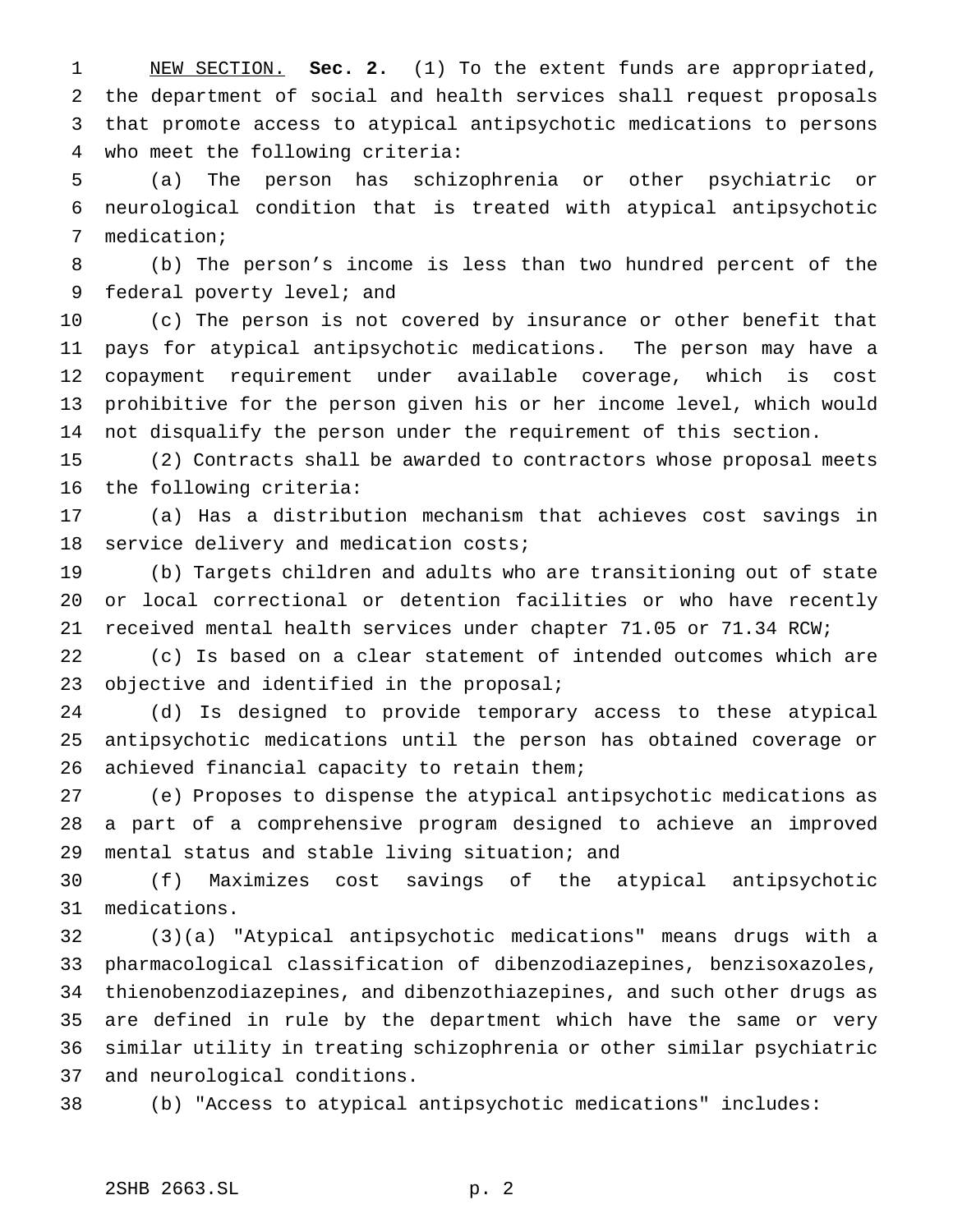(i) Pharmaceutical companies participating in this program shall increase access to their products for the targeted population through intensive outreach to their respective indigent drug programs as of the effective date of this act. The eligibility criteria of their respective indigent drug programs shall not be changed to decrease access or availability from the criteria as they exist on March 15, 2000; and

 (ii) Other drugs or laboratory tests when used in conjunction with the atypical antipsychotic medications to achieve maximum therapeutic effect, or to treat side effects.

 (4) Nothing in this section creates or provides any individual with an entitlement to services or benefits. It is the intent of the legislature that atypical antipsychotic medications shall be made available under this section only to the extent of the availability and level of appropriation made by the legislature.

 (5) The distribution mechanism shall require successful recipients to comply with data collection needs of the Washington institute for public policy.

 (6) The department is authorized to establish rules necessary to implement the provisions of this act.

 NEW SECTION. **Sec. 3.** (1) The Washington institute for public policy shall conduct an evaluation of this act to determine the following:

 (a) Outcomes for persons receiving atypical antipsychotic medications under the provisions of this act, including, but not limited to the person's: (i) Ability to perform basic living skills 27 and maintain a job; (ii) adherence to medication regimens; (iii) number of inpatient placement or acute care services after having received atypical antipsychotic medications; and (iv) criminal conviction record for further offenses, if any, after having received atypical antipsychotic medications;

 (b) The extent to which this act increases access to atypical antipsychotic medications to the targeted population; and

 (c) The uniformity by health care providers in prescribing atypical antipsychotic medications among the population identified under the provisions of this act.